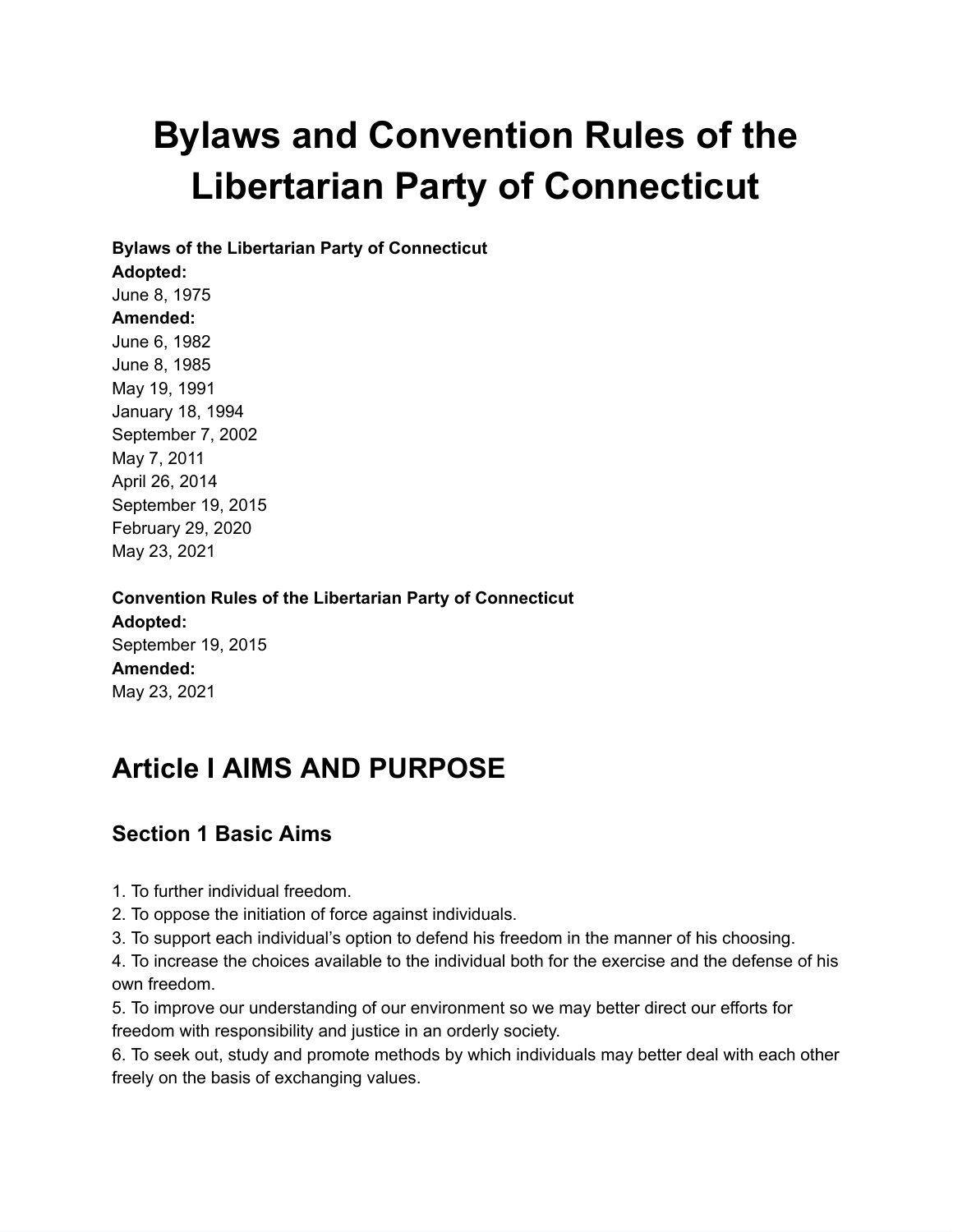### **Section 2 Purpose**

The purpose of the Party is to move Connecticut in a Libertarian direction by electing Libertarian candidates to public office, promoting individual liberty and engaging in libertarian activism.

## **Article II PARLIAMENTARY AUTHORITY**

The rules contained in the current edition of Robert's Rules of Order Newly Revised shall govern the Party in all cases to which they are applicable and in which they are not inconsistent with these bylaws, any relevant statutes, and any special rules of order the Party may adopt.

### **Article III MEMBERSHIP**

#### **Section 1 Membership Categories**

There shall be two classes of membership, Regular Member and Associate Member. An individual may become an Associate Member of the Party by fulfilling the following requirements:

1. Making application

2. Agreement with the Aims and Purpose of Article I

3. Signing the following statement "I hereby certify that I do not believe in or advocate the initiation of force to achieve political, social, or economic goals."

To be a Regular Member, an individual must also be a resident of the State of Connecticut and pay the appropriate dues.

#### **Section 2 Dues**

Each Member shall be subject to annual dues as established by a two-thirds (⅔) vote of the State Central Committee.

#### **Section 3 Categories of Membership**

Each Regular Member shall be eligible to vote in the selections of State Central Committee (SCC), Judicial Committee (JC), National Delegates, and on bylaws amendments, serve as a State Central Committee Member or as a Judicial Committee Member provided they also meet further requirements established in these bylaws, and have all rights of Associate Membership. Categories of Members for dues purposes shall be established or modified by a two-thirds  $(*')$ vote of the State Central Committee. Each Associate Member shall be eligible to be appointed to committees or to join and represent ad hoc committees or organizations and to be appointed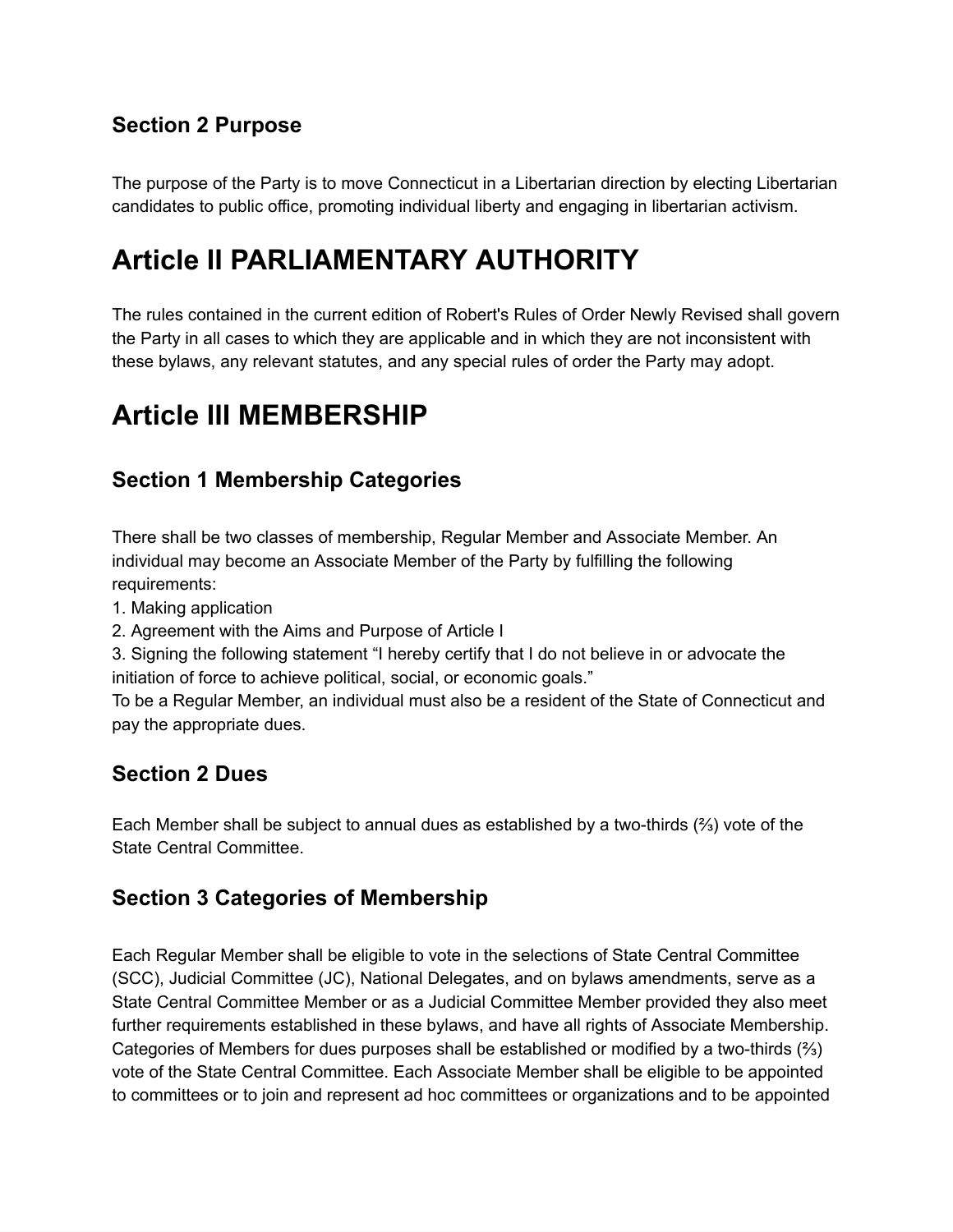as a Delegate to the LP National Convention. Each registered Libertarian in the State of Connecticut who has been such for more than ninety (90) days may vote in the selections of candidates for Federal and Statewide nominations.

### **Section 4 Resignation and Suspension**

1. Any Regular Member or Associate Member may resign at any time providing he has delivered any Party property in his possession to an officer of the Party.

2. The State Central Committee may suspend a Member for failure to maintain all of the qualifications of membership by a vote of two-thirds  $(\frac{2}{3})$  of the full committee.

3. Notification of suspension shall be delivered to the suspended member who shall then have fifteen days to appeal to the Secretary. If no appeal is filed the membership shall be terminated. 4. Appeal of suspension shall be delivered by the Secretary to the Judicial Committee who shall hold a hearing concerning the suspension. Following the hearing, the Judicial Committee shall rule to either terminate or to continue the member in good standing, but, until the ruling to terminate is delivered to the Secretary, the member shall continue as a member of the Party.

### **Section 5 Roster**

A roster of members and their classes and categories shall be maintained by the Secretary. The official roster shall be published containing only those member's names who have given their written consent to be included.

### **Section 6 Derivative Membership**

Membership in the party shall not serve to automatically enroll anyone in any other group including the national Libertarian Party without his prior and continuing consent as well as the consent of that group.

### **Section 7 Party Property**

All work done under the auspices of the LPCT, whether or not making use of Party resources and materials, becomes the property of the LPCT and must be surrendered upon resignation, suspension, or termination, although the Party may, at the discretion of the SCC, transfer said ownership at any time.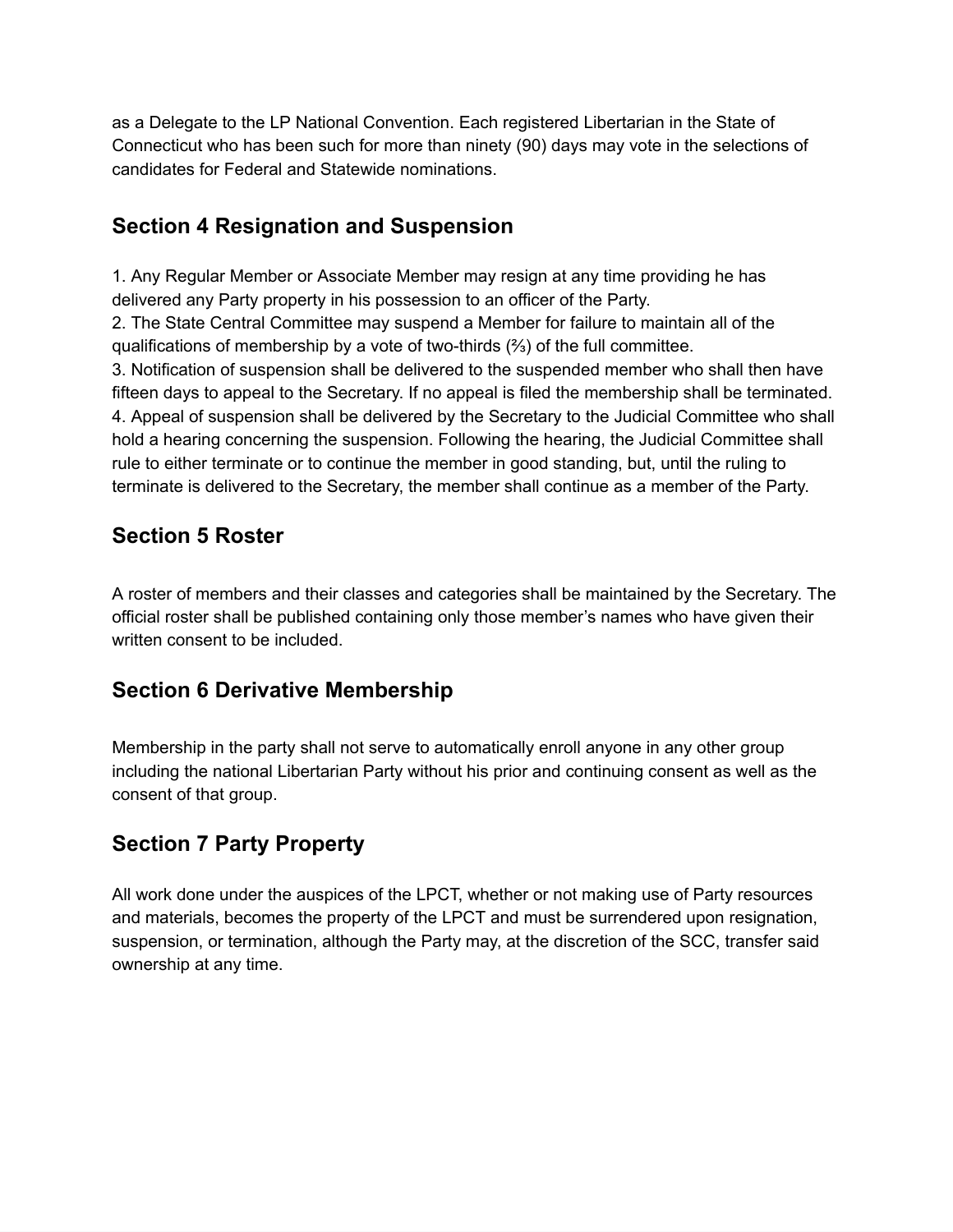# **Article IV ORGANIZATION**

### **Section 1 State Central committee**

The State Central Committee shall be vested with the management of the affairs of the Party. It shall:

- 1. Establish rules for its own operation.
- 2. Meet at least quarterly (every three months).
- 3. Be empowered to suspend any officer for cause by a two-thirds (⅔) vote of the entire SCC, excepting the officer that is the subject of the vote who may not participate in that vote. The suspended officer may challenge the suspension by an appeal in writing to the Judicial Committee within seven days of receipt of notice of suspension. Failure to appeal within seven days shall confirm the suspension and bar any later challenge or appeal. The Judicial Committee shall set a date for hearing the appeal between twenty (20) and forty (40) days of receipt of the appeal and shall notify all interested persons, which persons shall have the right to appear and present evidence and argument. At the hearing, the burden of persuasion shall rest upon the appellant. The Judicial Committee shall either affirm the State Central Committee's suspension of the officer or order the officer's reinstatement within thirty (30) days of the hearing. Failure of the Judicial Committee to rule within thirty (30) days shall constitute an affirmation of the State Central Committee's suspension of the officer. At such time as the suspension is final, the office in question shall be deemed vacant.
- 4. Administer the affairs of the Party.
- 5. Establish committees or recognize an existing group as a committee for particular purposes.
- 6. Recognize and cooperate with Libertarian ad hoc organizations.
- 7. Accept resignations, select successors, and fill any vacancies in offices or committees excepting the State Central Committee and the Judicial Committee.
- 8. Select delegates to any convention or meeting unless a Party Convention or Special Party Meeting makes such selection

### **Section 2 Officers**

The Officers of the Party shall be a Chairman, Vice-Chairman, Secretary, and Treasurer. The term of office shall begin at the close of the Biennial Convention and run until the close of the next Biennial Convention, or until their successors are elected. Any vacancies between Regular Conventions shall be filled by a special electronic election as described in Article V Section 8, unless a Special Party Meeting is called, except that in the case of termination of the Chair, the Vice-Chairman shall be immediately vested in this office on an interim basis until a special electronic election as described in Article V Section 8 can be held, or a Special Party Meeting is called. Should the Chairman be terminated, and no Vice-Chairman is currently serving, this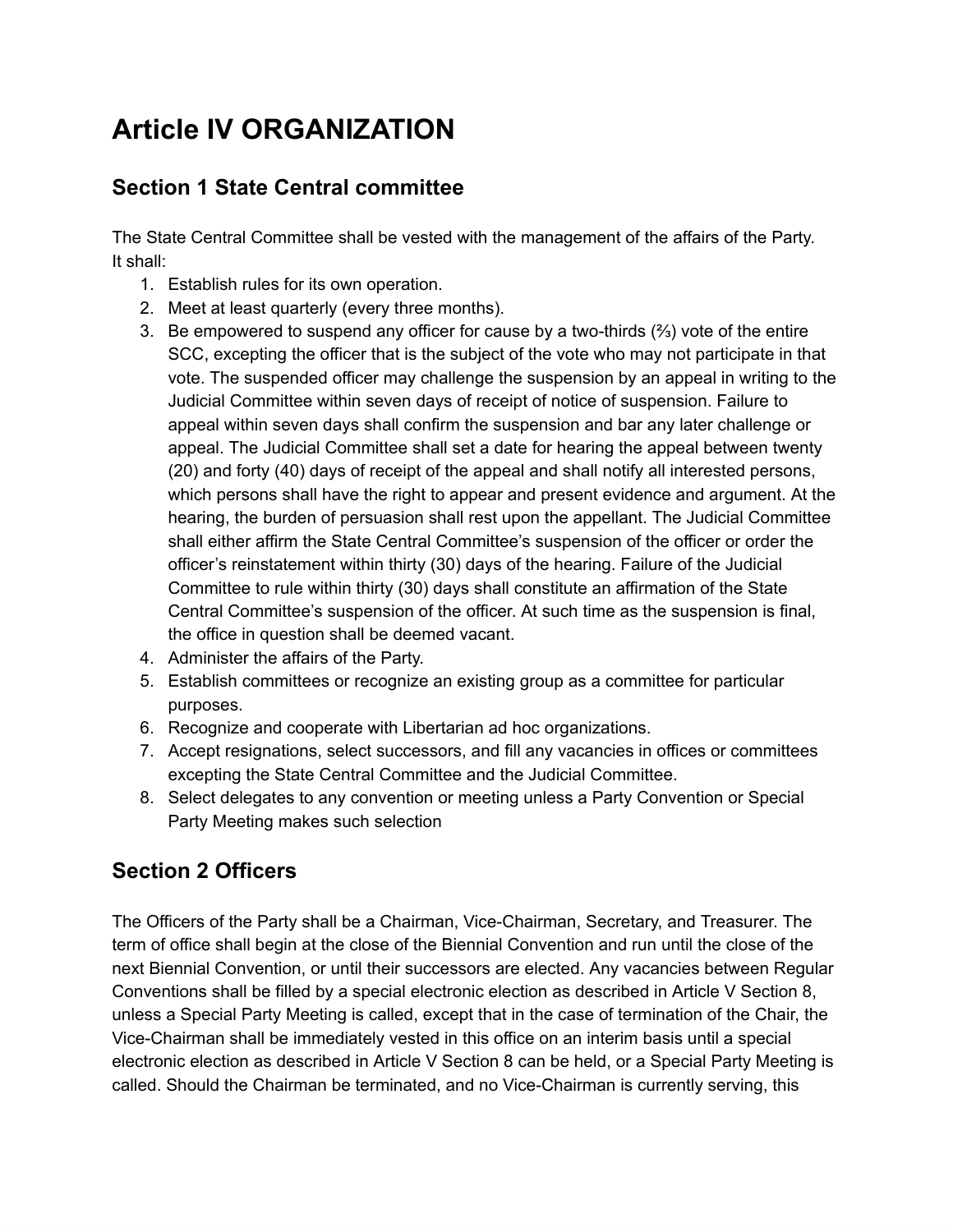office will devolve next to the Secretary, then Treasurer, then other SCC members by seniority, until a special election as described in Article V Section 8 can be held, or a Special Party Meeting is called. Unless the SCC acts to change them, the basic responsibilities of office shall be:

- 1. Chairman: To preside over all party business and to represent the Party in all public appearances, unless delegated by the Chairman or the SCC to another individual.
- 2. Vice-Chairman: To assist in the duties of the Chairman, and to perform those duties in the absence of the Chairman, or when so instructed by the Chairman.
- 3. Secretary: To maintain meeting minutes and provide those minutes as instructed, and to assist the Chairman by providing Parliamentary advice and guidance.
- 4. Treasurer: To maintain the finances and assets of the party and to make all required financial reports.
- 5. The SCC may, so long as the Party's other financial obligations and commitments are met, authorize compensation for the Treasurer and the Secretary per Connecticut Law.

### **Section 3 Judicial committee**

The Judicial Committee shall consist of six Members, with three chosen at each Regular Convention for a four-year term. Members shall not also be members of the State Central Committee or its committees but may serve on a Platform Committee or a Bylaws Committee. It shall establish rules for its own operation. It shall hold hearings and render decisions on any official action of the Party, officers, or a committee, whenever requested by three or more Members. The Judicial Committee formed under these Bylaws shall also act as the official Judicial Committee of County, Congressional District, or Town Affiliates. In the event a County, Congressional District, or Town affiliate has a local Judicial Committee, the State Judicial Committee shall have appellate jurisdiction. If such action is found to be in conflict with any part of the Bylaws, such action shall be declared null and void. To stand for election to the Judicial Committee, a person must have been a Member of the LPCT for at least three years, and be a current member, or have been a member for at least two years and have been a member of the National LP or an LP affiliate in a different State or Country for at least four years, not counting any period of overlap.

### **Section 4 Committees**

Committees may be established for particular functions by either the State Central Committee or the Party at an Regular Convention or Special Meeting. Such committees shall be answerable to the body which established it. All ad hoc committees, except those established by the bylaws, shall be automatically dissolved upon adjournment of the Regular Convention unless specifically renewed. Standing Committees, including the

- 1. Strategy and Goals Committee,
- 2. IT Committee,
- 3. Finance Committee,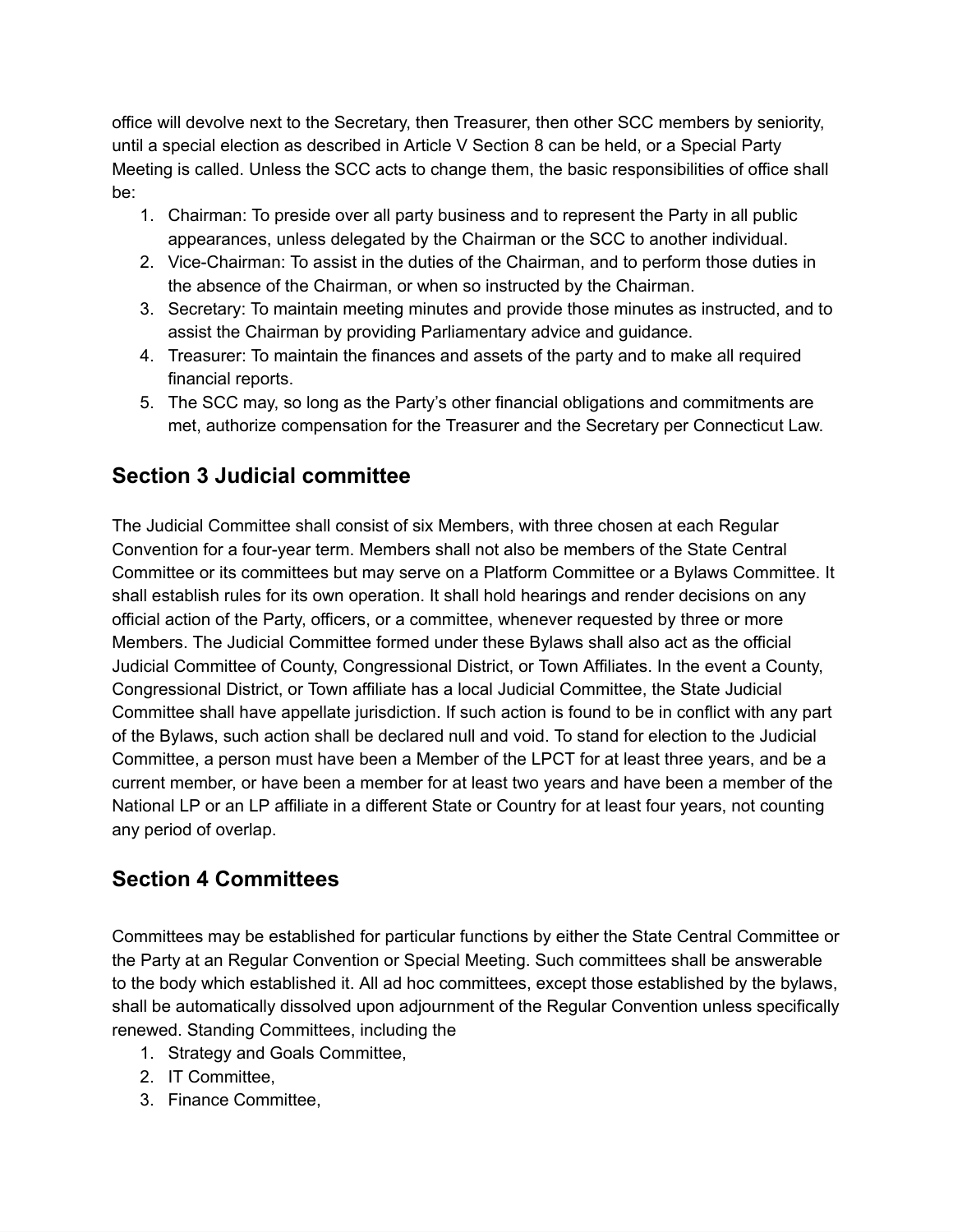- 4. Legislative Research Committee,
- 5. Media Committee,
- 6. Elections Committee,

and any other committee created at Convention or Special Party by incorporation into these Bylaws shall not expire by way of Party Convention.

- 1. The Strategy and Goals Committee shall be tasked with formulating the political strategy of the Party
- 2. The IT Committee shall be tasked with running and maintaining Party information technology resources
- 3. The Legislative Research Committee shall be tasked with researching and developing legislative proposals to be advocated by the Party.
- 4. The Finance Committee shall be tasked with fundraising and cost controls necessary to Party Operation pursuant to these Bylaws
- 5. The Media Committee shall be the public relations arm of the Party.
- 6. The Elections Committee shall oversee the nominations of Libertarian Party Candidates for General Assembly and Municipal elections, as well as providing advisory support for campaigns.

### **Section 5 Ad Hoc Organizations**

Libertarian ad hoc organizations are recognized as a valuable function and may be organized on a regional basis or for any other purpose consistent with these Bylaws providing there is full and free exchange of such ideas, discussions and projects with the State Central Committee. To receive mailings each organization shall appoint a person for liaison and register with the Secretary.

### **Section 6 Spokesmen**

Spokesmen for the Party shall be designated by the State Central Committee with such limitations as deemed appropriate. Such designation shall in no way serve to limit any individual's or group's freedom of expression providing they properly identify themselves and do not imply Party endorsement.

### **Section 7 Representation**

Representation by any member on behalf of any other member shall be valid only if there is a written, signed agreement between them. Any member may represent the principles, ideas or concepts of Libertarianism from his own point of view, but shall not purport to represent any other person or group without the required consent of each and every person so represented. The selection of a member to perform an official function for the Party shall not serve to relieve him in any way from the requirements of this section.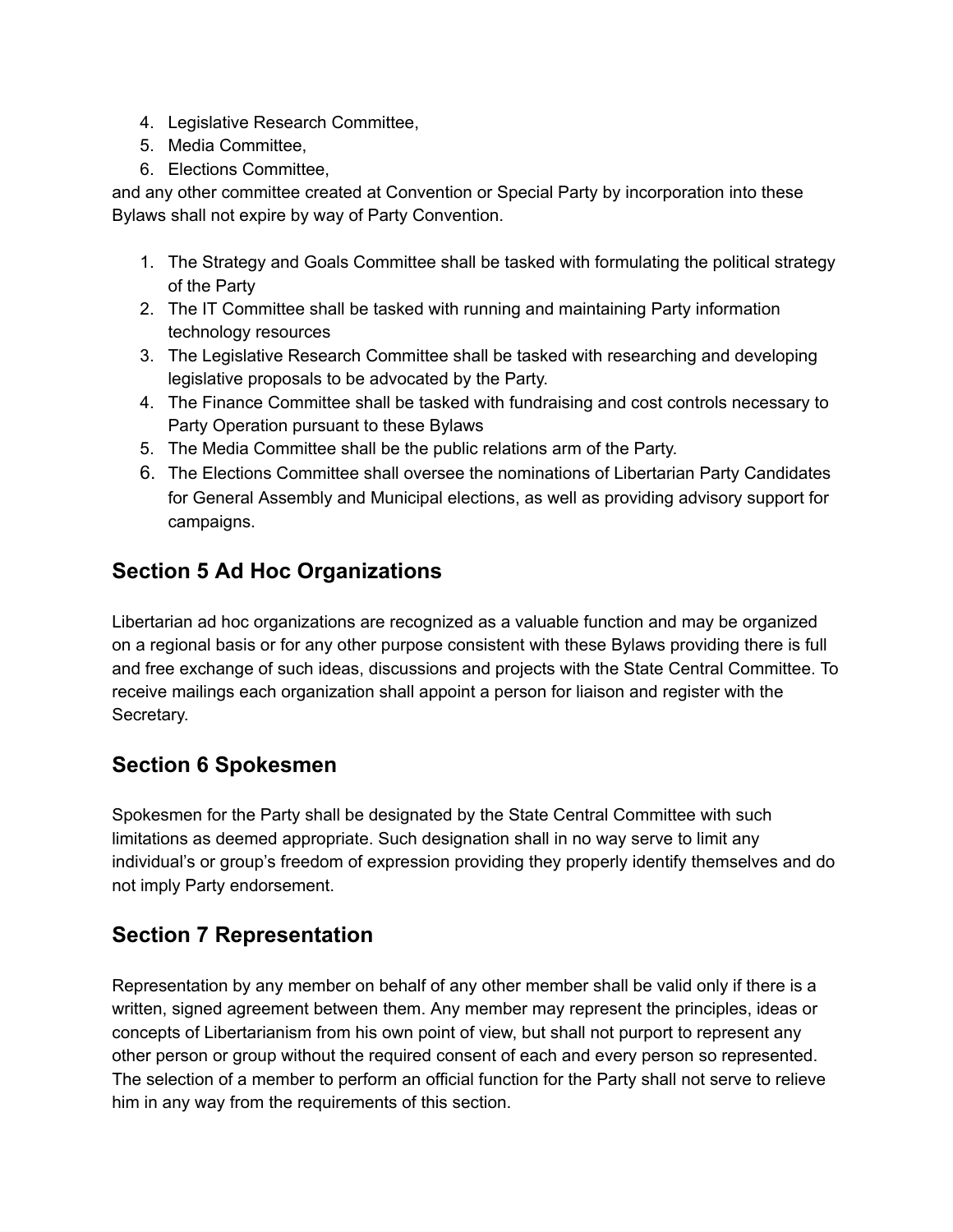### **Section 8 Nominations of Candidates and Campaigns**

The nominations of candidates for U.S. Senate, U.S. House of Representatives, Governor and Lieutenant Governor, Secretary of the State, State Treasurer, State Comptroller, and State Attorney General shall be made from the floor at the Regular Convention. Candidates must be registered to vote as Libertarian in the State of Connecticut. If only one person is nominated per office, the nominees shall be selected as candidates unless greater than 50% of the delegates present at the Regular Convention object. If more than one person is nominated per office, an election shall be held as described in the Convention Rules. In the event a nomination is not filled at the Regular Convention or a nominated candidate drops out, the nomination for that office may be filled by the SCC or a committee to which the task is delegated.

Political campaigns may be operated under Section 4 or 5 above, at the discretion of the candidates and the State Central Committee. It is intended that each candidate will organize, finance and operate his own campaign.

#### **Section 9 Local, County, and Congressional Affiliates**

- 1. The State Central Committee shall approve Town, County, and Congressional District affiliates of the Libertarian Party of Connecticut.
- 2. Each County or Congressional District affiliate:
	- a. Shall be geographically: County or Congressional District
	- b. Must have a Chair and a Secretary
	- c. Must meet at least six times per year, with no more than two months in between any two meetings.
	- d. Must have at least five members who are registered to vote as a Libertarian (plus any requirements it may impose per rules it adopts consistent with these Bylaws)
	- e. Must adopt its own rules and bylaws (including those governing its own sub-organizations), to be transmitted to the SCC's Secretary.

f. Must provide meeting minutes to the Secretary of the SCC after each meeting. Nothing in these bylaws shall prevent the SCC from approving multiple County Committees or geographical portions of a given County or overlapping Counties.

- 3. Each Town Affiliate shall have the same requirements of a County or Congressional District Affiliate, except that it shall be geographically restricted to the Town in which it operates.
- 4. Each Town, County, or Congressional District Affiliate that meets the requirements in this section for three consecutive meetings shall be entitled to one representative on the SCC to be chosen by the members of the Affiliate. The first such selection may be presented to the Secretary of the SCC following the third meeting that meets the requirements. Such subsequent selections must be provided to the Secretary of the State Party prior to or at the start of the Regular Convention. If an Affiliate fails to maintain the requirements in this section, the SCC representative from that Affiliate shall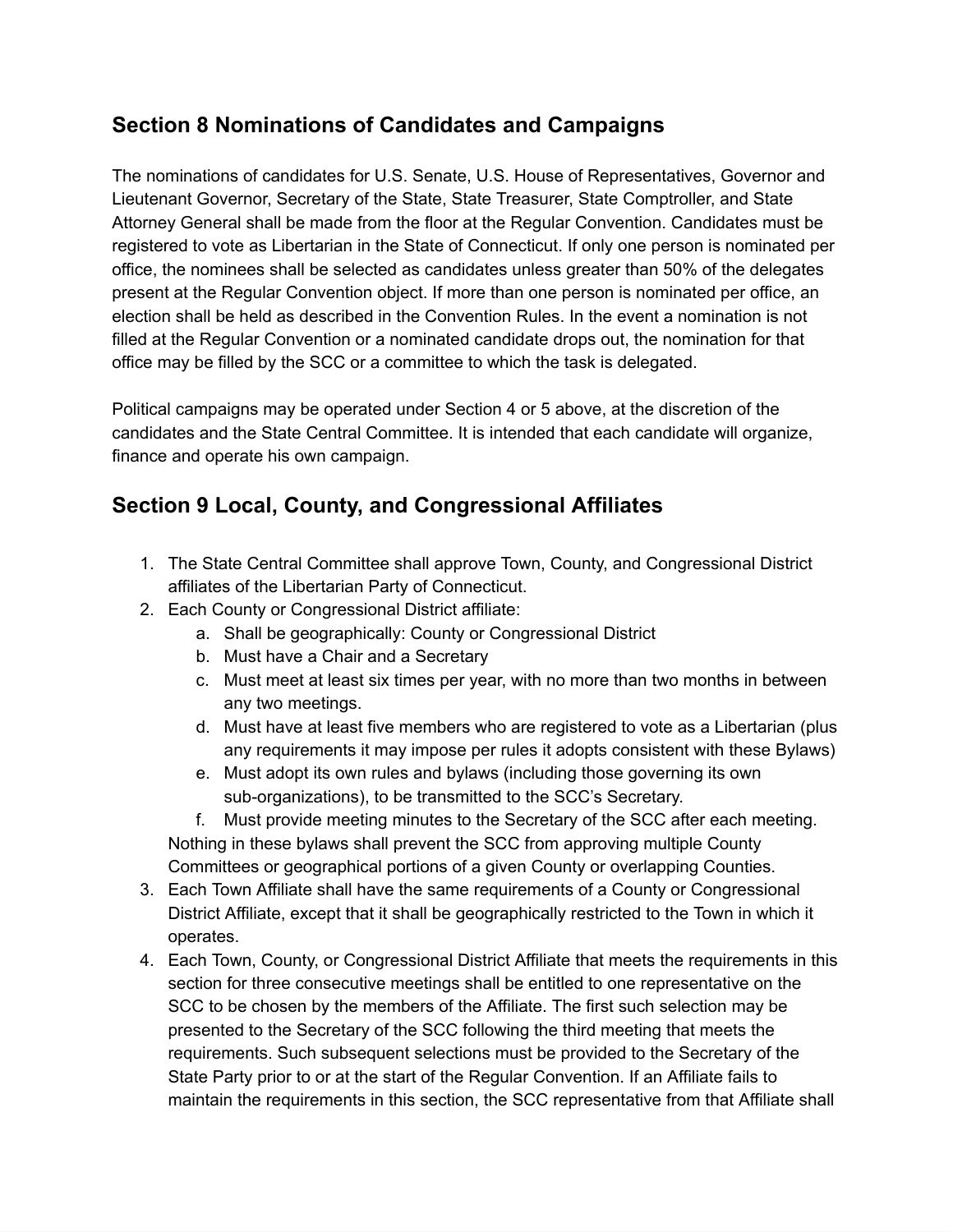remain on the SCC for three months, after which time, if the Affiliate still fails to maintain the requirements, the SCC representative from that Affiliate shall be removed from the SCC until which time the Affiliate shall prove the requirements are met.

- 5. Mergers of County Affiliates into Congressional Affiliates or larger County Affiliates and divisions of Congressional Affiliates into County Affiliates must be approved by the State Central Committee.
- 6. If a member of the State Central Committee who was selected as a representative by a Town, County, or Congressional Affiliate committee vacates his or her seat between Conventions, the vacancy shall be filled by the Town, County, or Congressional District affiliate from which that member came.
- 7. No member of any Town Committee Affiliate may be a member of any other Town Affiliate. No member of any County or Congressional District Affiliate shall be a member of any other County or Congressional District Affiliate. This section shall also mean that no member of a County Affiliate shall be a member of a Congressional District Affiliate.

# **Article V SELECTIONS**

### **Section 1 State Central Committee**

- 1. The State Central Committee, except for Affiliate seats, shall be selected at the Regular Convention. The State Central Committee members, including Affiliate seats, must maintain their Regular Membership in the Libertarian Party of Connecticut throughout their tenure, and have done so for a minimum of three months continuously prior to the date of their selection. The Convention shall vote to establish the number of seats to be filled on the Committee, up to twelve (12) At-Large Seats, except for the Affiliate Seats and Officers established pursuant to these Bylaws. The Convention Rules may authorize specified forms of preferential voting, and a mechanism through which, if no candidate receives a majority, the candidate receiving the fewest votes is removed from consideration.
- 2. Any member of the State Central Committee who is absent for three consecutive meetings is automatically removed as a member of the State Central Committee but may be reinstated by a majority vote of the SCC at the next scheduled SCC meeting following the removal. If the member fails to attend a fourth consecutive meeting, the vacancy shall be declared to the Regular Membership and filled as described in Article V Section 8 or at a Regular Convention or Special Party Meeting unless the member was an Affiliate representative, in which case the Affiliate shall be notified of the vacancy and shall notify the Secretary of the SCC upon a new selection. Any member of the State Central Committee who allows their Regular Membership to lapse is automatically removed until which time the membership is renewed or one month has passed, at which time the vacancy shall be declared to the Regular Membership and filled as described by Article V Section 8 or at a Regular Convention or Special Party Meeting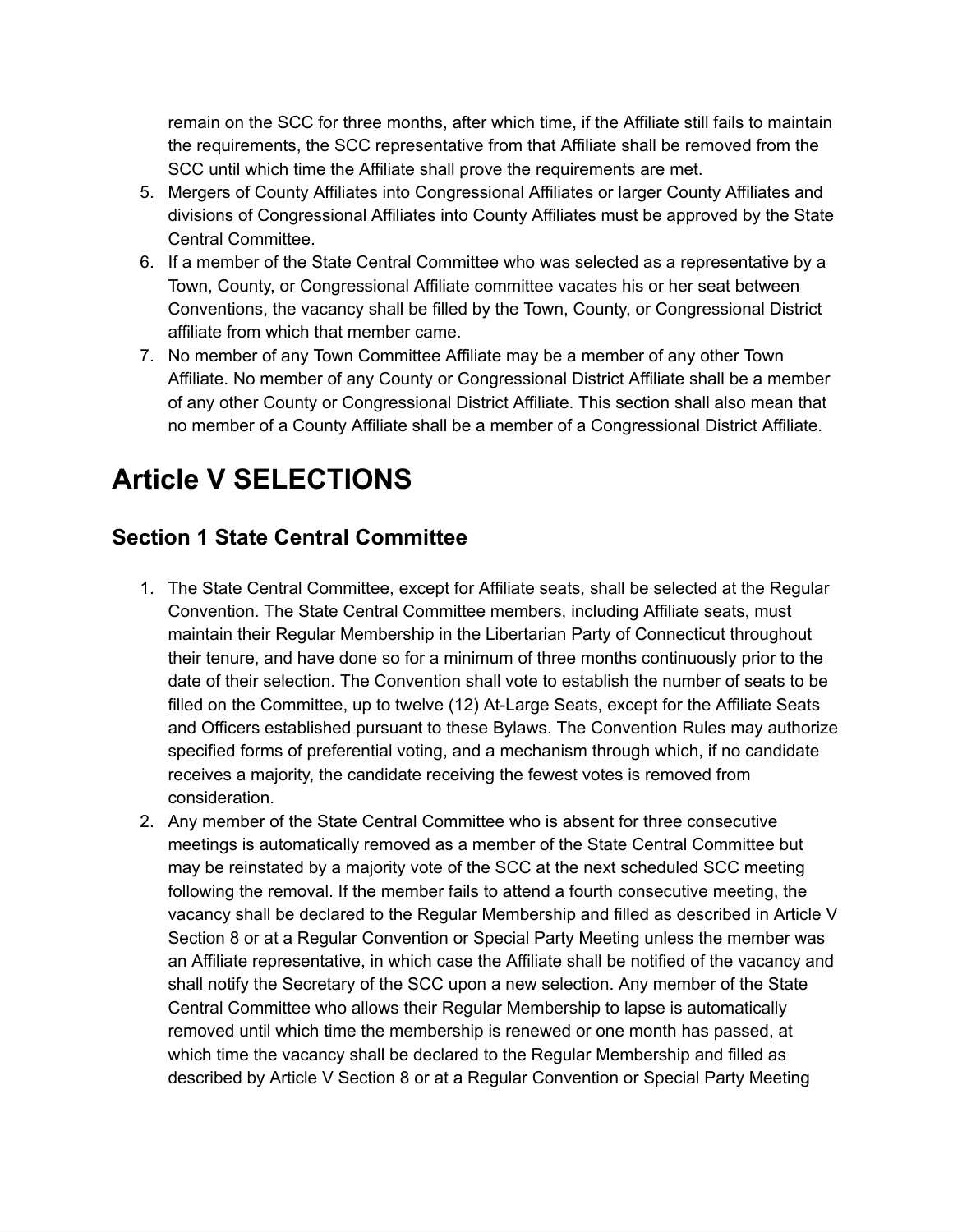unless the member was an Affiliate representative, in which case the Affiliate shall be notified of the vacancy and shall notify the Secretary of the SCC upon a new selection.

- 3. Vacancies of At-Large members shall be filled as described in Article V Section 8.
- 4. If the total number of seats on the State Central Committee shall reach seventy-two (72) then the State Central Committee shall be selected, prior to the following Regular Convention, by party members who are registered Libertarians by State Senate District, with each Senate District being entitled to two seats on the State Central Committee. Officer selections at Regular Conventions shall be held as established in these bylaws.

### **Section 2 Officers**

Officers shall be selected by the delegates from the floor during each Regular Convention and shall take office at the close of the Regular Convention. If there is only one nominee for any office, the nominee shall be selected unless a majority of the delegates object. If there is more than one nominee for any office, an election shall be held to determine the winner as described in the Convention Rules.

### **Section 3 Judicial Committee**

The Judicial Committee shall consist of six members, with three chosen at each Regular Convention for a four-year term. Vacancies in the Judicial Committee that arise more than six months prior to a Regular Convention shall be filled by means of a special electronic election as described in Article V Section 8 unless a Special Party Meeting is called.

### **Section 4 Committees**

Committees shall have members selected by the body which established the committee in accordance with that body's rules.

### **Section 5 Ad Hoc Organizations**

Ad hoc organizations shall select their members according to such rules as they may establish.

### **Section 6 Eligibility Requirements**

No one shall serve as a member of the State Central Committee, an officer of the Libertarian Party of Connecticut, or an officer of a local affiliate unless he or she is registered to vote as a Libertarian in the State of Connecticut.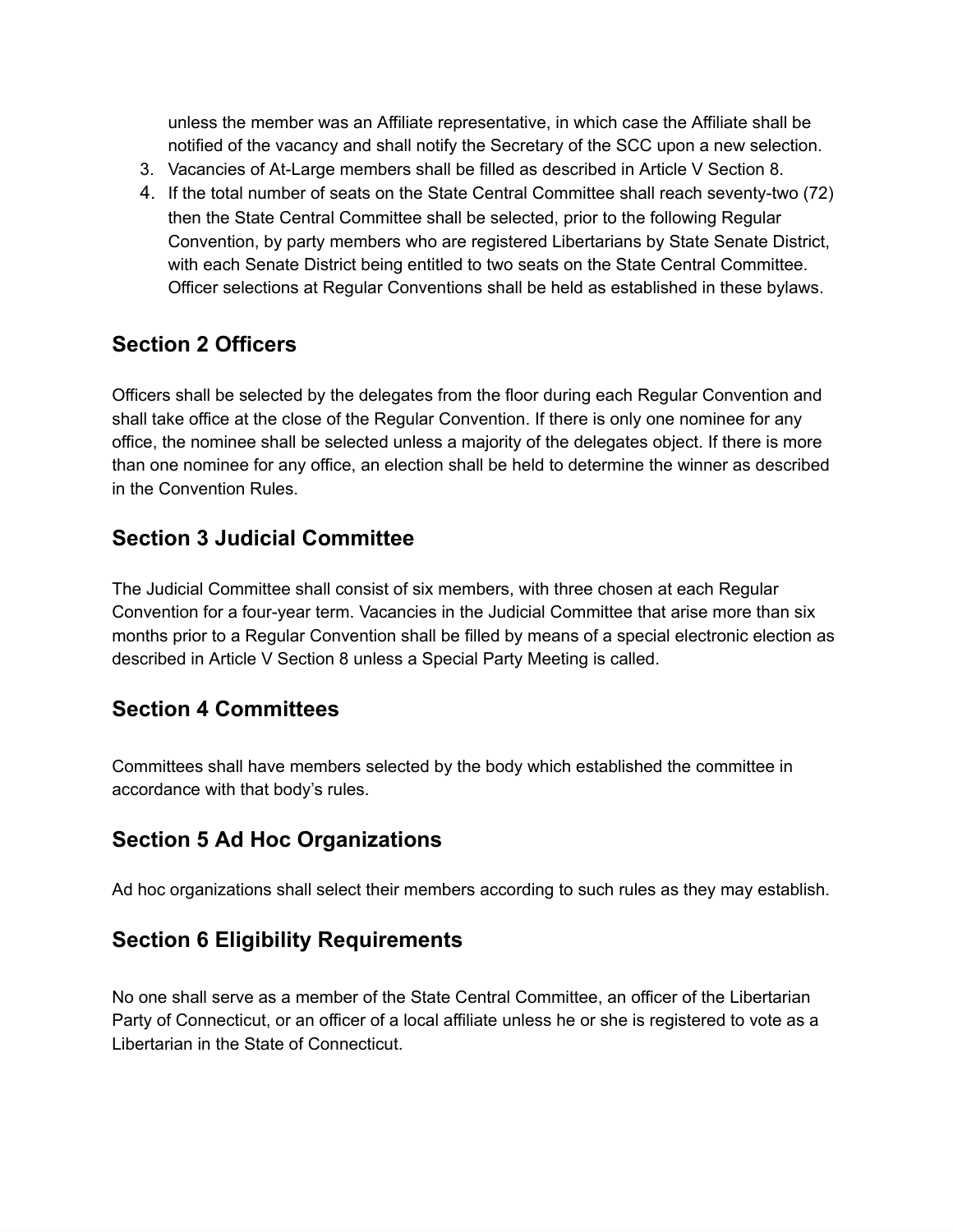### **Section 7 Executive Committee**

- 1. The Ex Comm shall consist of the Chair, Vice Chair, Secretary, Treasurer, and one at large member.
- 2. At the convention, the SCC will vote on the one at-large member, though officers will not participate in that vote. Upon resignation, disqualification, or other event where at-large member drops from the SCC, the SCC will vote to appoint a new at-large member at their next meeting.
- 3. The Ex Comm shall have authority limited to:
	- a. Non-financial decisions requiring an SCC vote when insufficient time exists to warn of an SCC meeting to attend to those decisions,
	- b. Financial decisions up to an amount of \$200 in the interim,
	- c. Temporary retention of counsel as required subject to final approval by the SCC at its next meeting,
	- d. And decisions referred to the Ex Comm by the SCC as a whole by a two-thirds (⅔) majority of those voting.

### **Section 8 Electronic Selections**

Upon the event of SCC Officer, At-Large SCC, or Judicial Committee vacancies, electronic elections shall be held to fill the vacancies, unless a Special Party Meeting is called. The electronic elections shall be held as follows

- 1. Upon the event of Officer vacancies, the Regular Membership shall be notified within one week of the vacancy, and a call for nominations to fill the vacancy shall be made for two weeks. At the close of the nomination period, an electronic election shall be sent via email to the Regular Membership with the nominated candidate(s) and None of the Above. If None of the Above receives more votes than all nominated candidates, the process of nomination and subsequent election shall be repeated until all vacancies are filled.
- 2. If vacancies arise in At-Large SCC or Judicial Committee seats, an electronic election shall be held within three months of the SCC being notified of the vacancy. No special election shall be held within three months of a scheduled Regular Convention or Special Party Meeting. Notification of any vacancies shall be made to the Regular Membership at least thirty (30) days prior to the electronic election and nominations shall be received until two weeks prior to the electronic election. If there is only one seat being filled, an Instant Runoff Voting ballot shall be sent via email to all Regular Members. If multiple At-Large SCC or Judicial Committee vacancies are being filled, a Single Transferable Voting ballot shall be sent via email to all Regular Members. Voting shall be open for seven days. The candidate or candidates who reach the winning threshold shall be declared winners.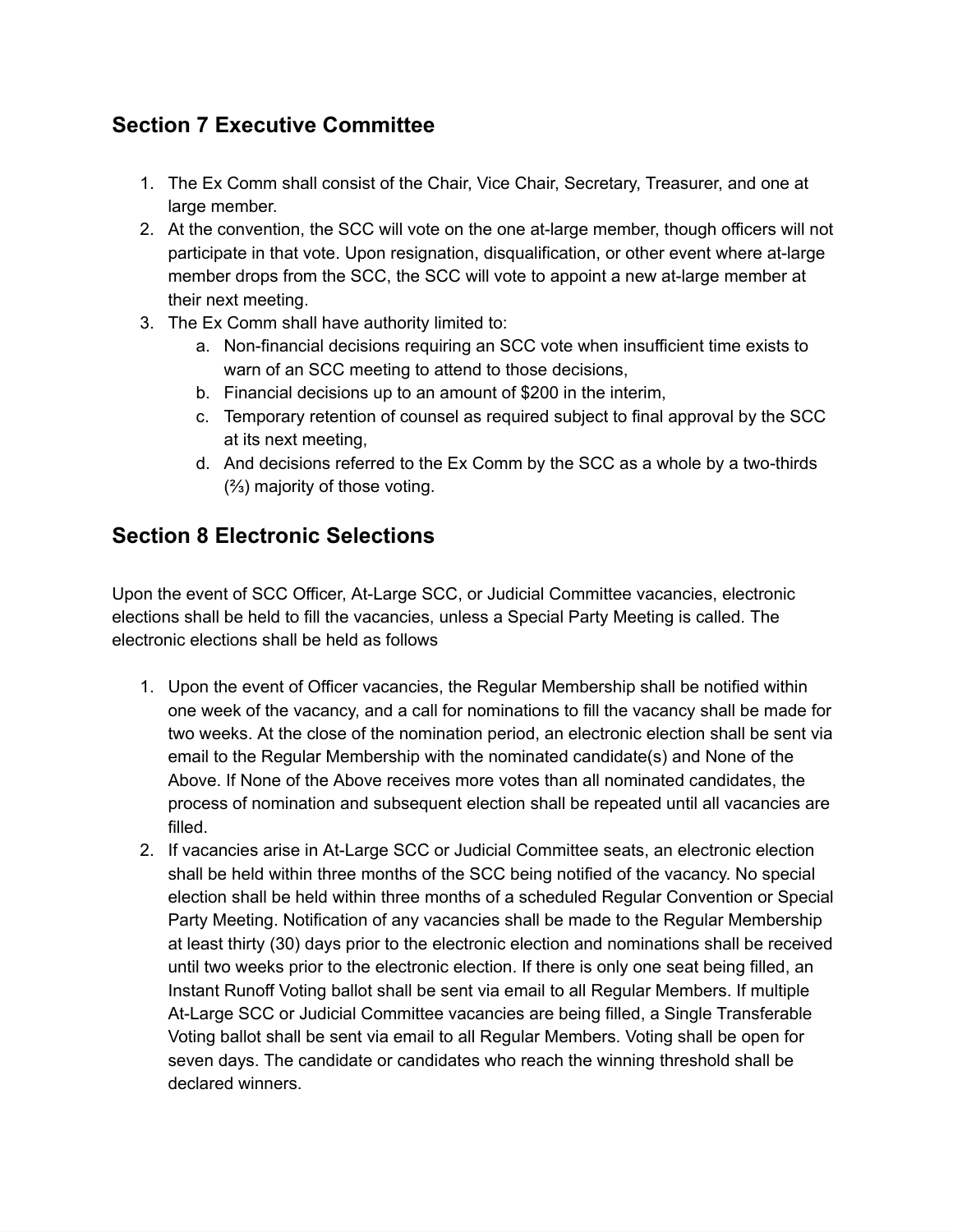3. Only Regular Members who have been Regular Members continuously for thirty (30) days prior to the Special Election shall be eligible to vote.

# **Article VI MEETINGS**

### **Section 1 Conventions**

The Party shall hold a Regular Convention every two years, at a time and place selected by the State Central Committee. Regular Conventions shall be held sometime during the period of June of an odd-numbered year through August of an even-numbered year and must be held prior to the Libertarian National Committee Convention. Special Party Meetings may be called by the Chairman, the State Central Committee, or by 10% of the Members. Such Special Party Meetings may undertake any function authorized for conventions under the provisions of these bylaws. If circumstances arise that make a physical Convention impractical, the SCC is authorized to call for a remote Convention or Special Party Meeting or a combination physical and remote Convention or Special Party Meeting by means and methods that the SCC may devise provided the requirements established in these bylaws are met. Such circumstances rendering an in-person meeting impractical include and are specifically limited to war, riot, public health emergency, civil unrest, natural disaster, or inclement weather cancellations due to road closures.

### **Section 2 State Central Committee**

State Central Committee meetings shall be held on a regular basis with all Members advised of the time, place, and agenda. SCC meetings may be conducted in any manner chosen by the SCC, to include physical meetings, telephone conferences, and online formats. It is the responsibility of the presiding officer to ensure that a quorum is present, and to sufficiently ensure the identity of each participant. It is prefered that, when a physical meeting is held, arrangements be made to allow participation by non-SCC members via distance methods. The Convention Rules may authorize the appointment of a committee to approve Convention minutes.

### **Section 3 Notice**

Notice of all meetings shall be posted on the LPCT website or provided to each Member at least two weeks prior to the meeting except that notice of Conventions and Special Party Meetings shall be provided to each member at least thirty days in advance. No commitments shall be made on any matter not specifically included in the notice. The SCC will determine the method of notification.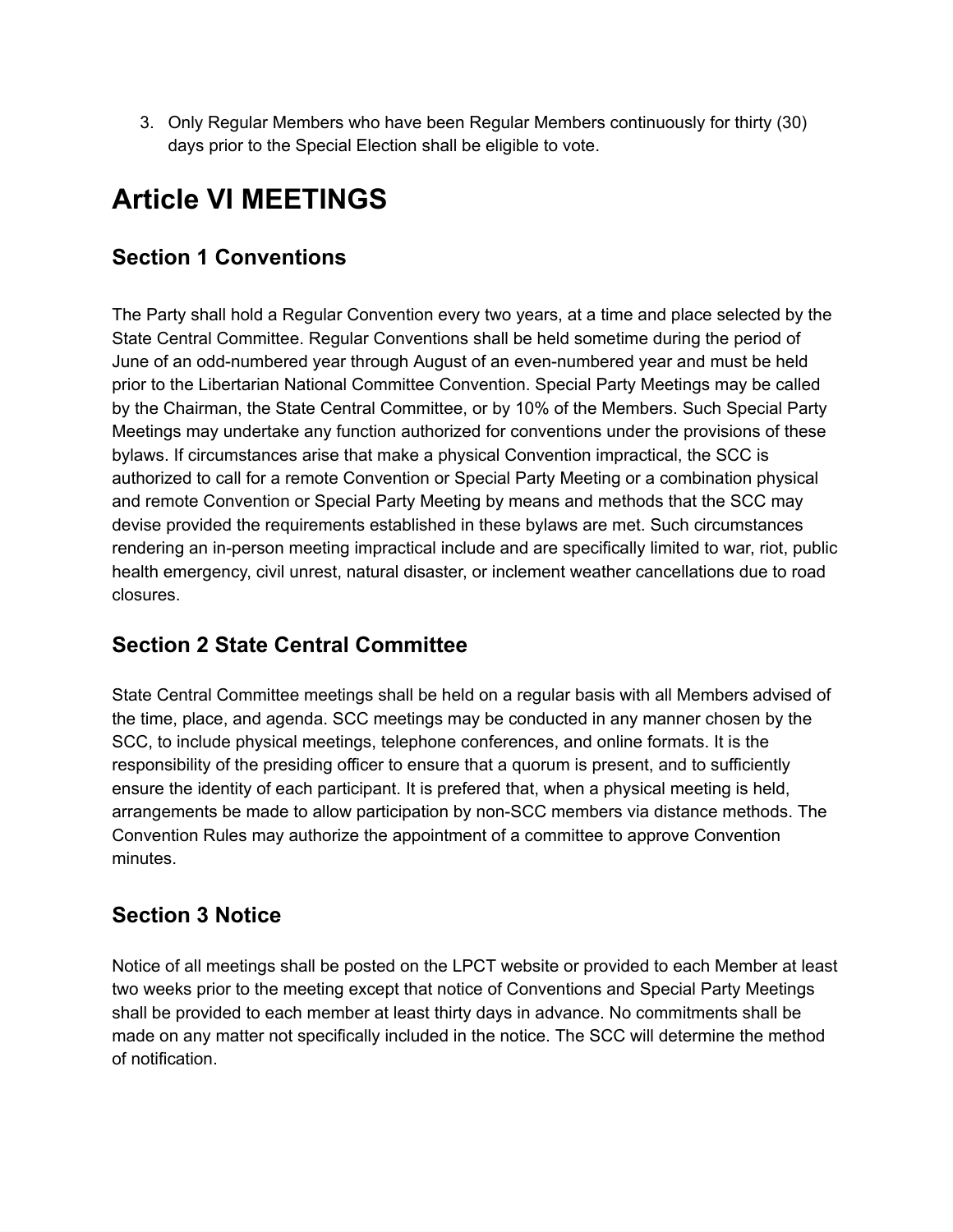### **Section 4 Attendance Records**

The Secretary shall maintain a record of attendance of all meetings.

#### **Section 5 Nominations**

During the nominating process self nominations shall take precedence and seconding is not required.

#### **Section 6 Observers**

Observers (non members) may attend any Party Meeting or convention, but they may participate in discussions only if requested of the chair in advance and with the permission of the members present. Observers may be excluded from any committee meetings if one third of its members so votes.

### **Section 7 Quorums**

A quorum for the State Central Committee shall be one half of its membership, not counting vacancies. A quorum for a Party Convention or Special Party Meeting shall be two-thirds ( $\frac{2}{3}$ ) of the delegates present at the opening of the Convention. A quorum for the Judicial Committee shall be two thirds of its membership.

## **Article VII ELECTRONIC MAIL BALLOTS**

The State Central Committee may transact business by electronic mail. The chair or secretary shall send out electronic mail ballots on any question submitted by the chair or co-sponsored by at least one-fifth (1/3) of the members of the State Central Committee. The period for voting on a question shall remain open for forty-eight (48) hours by electronic mail to the entire board or committee, and the time to vote may be extended for twenty-four (24) hour increments at the discretion of the Chair to facilitate votes not yet cast or necessary discussion or debate on the question. If the Chair has not yet voted at the time of the closing of an email ballot, the Chair shall have the opportunity to vote if said vote might be decisive. The outcome of each motion shall be announced promptly and recorded in the minutes of the next meeting, and displayed, with each member's vote identified, on the LPCT website. The number of votes required for passage of any motion shall be the same as that required during a meeting. Motions dispensed through electronic mail ballots satisfy the requirement of giving previous notice.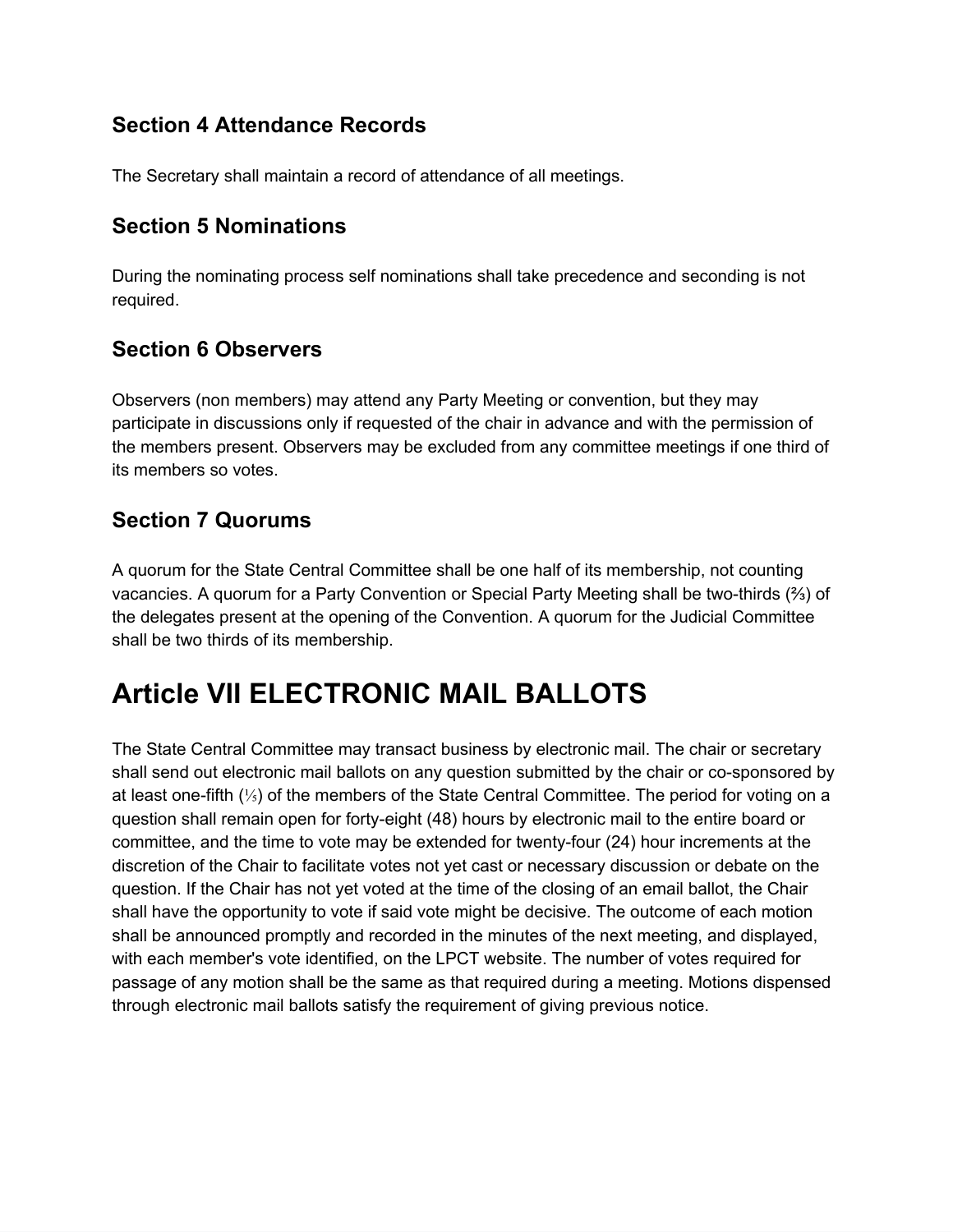# **Article VIII FINANCES**

### **Section 1 Dues**

Annual dues will be applied to the operation of general Party administration expenses at the discretion of the State Central Committee.

### **Section 2 Activities**

Each Committee, Ad hoc organization or Campaign shall be responsible for financing its own operation.

#### **Section 3 Notices**

Notice of Special Party meetings shall be financed by the treasury only if requested by the Chairman, the State Central Committee or by 20% of the membership. If such meeting is requested by less than 20% of the Members, they shall finance the mailing themselves.

### **Section 4 Authorization**

Appropriations and other financial transactions shall be in accordance with the rules established by the State Central Committee.

## **Article IX STATE LAW**

At such time as the Party qualifies to be placed on the Connecticut ballot for all ballot positions without petitioning, or for major party status in the state of Connecticut, the bylaws shall be reviewed for conformity with the provisions of election laws. To carry this out, a bylaws committee shall be formed by the SCC, and a Special Special Party Meeting shall be held. This meeting will conform to all the rules governing Special Party Meetings, except that in order to be a delegate to the Special Special Party Meeting, a person must have been a member of the LPCT or of the national Libertarian Party for a minimum of one year, continuously, prior to the date of the meeting, and must have remained a member until the date of the meeting.

# **Article X SECESSION**

The Party may withdraw affiliation with the National Libertarian Party by resolution and by amending Article I, Section 2 of the bylaws, in accordance with Article XI Amendments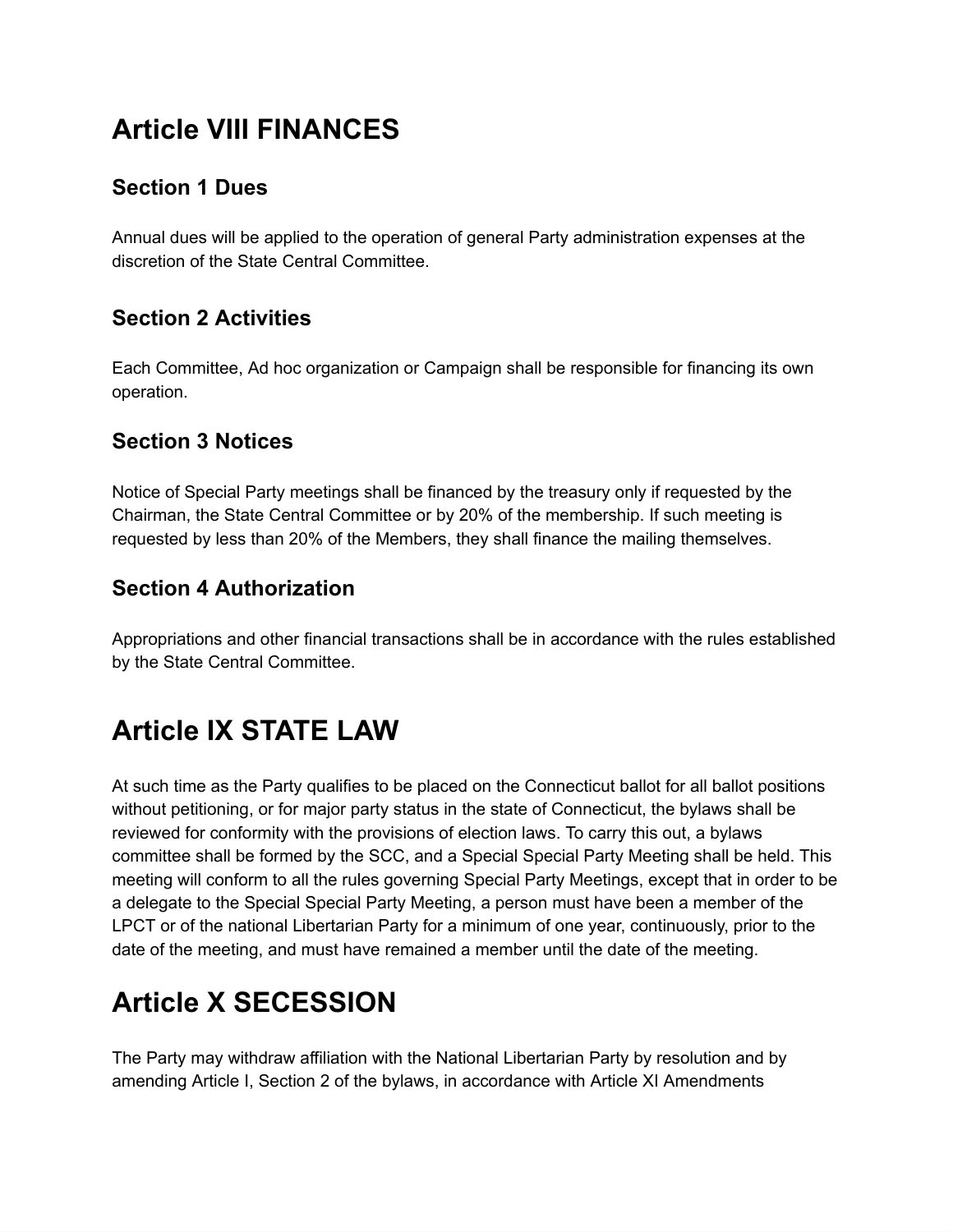# **Article XI DISSOLUTION**

The Party may dissolve itself upon unanimous recommendation of the State Central Committee and a three quarter vote to dissolve at a Convention or Special Party Meeting. In the event of the approval of a dissolution, the State Central Committee shall wind up the affairs of the party and shall distribute all of the assets to other organizations which uphold the principles upon which this Party is formed.

# **Article XII AMENDMENTS**

The Bylaws may be amended at a convention by a vote of two-thirds  $(3/2)$  of the delegates in session upon recommendation by the SCC or a special committee created for the purpose at a previous convention or special meeting, or by a motion from the floor, except that it shall take unanimous consent to change Article I, Section 1, Basic Aims. In the event that the national Libertarian Party should change their "Principles," such change must be ratified by the SCC or the delegates in convention to be effective.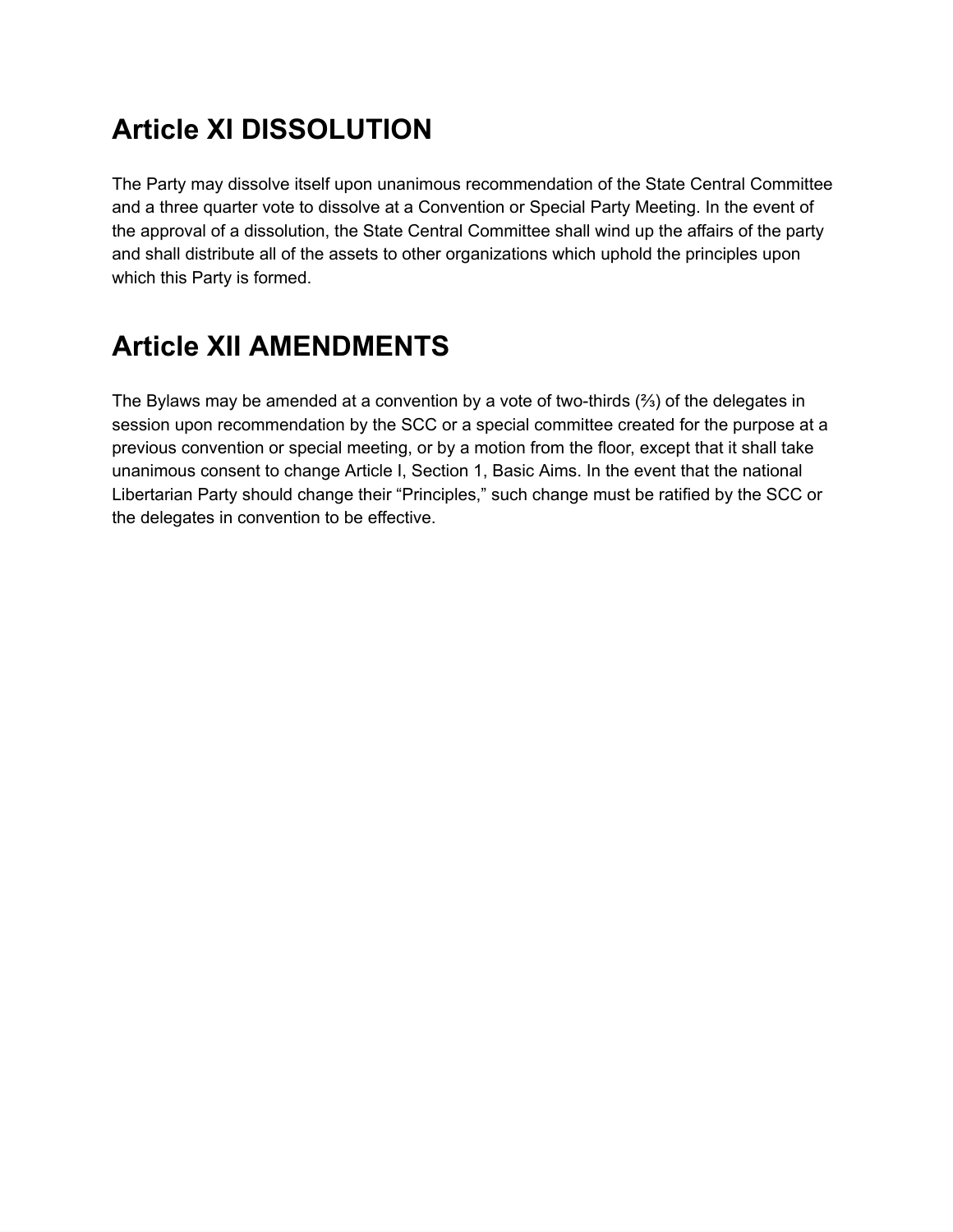# **CONVENTION RULES**

### **Section 1 Offices**

The incumbent Party Chairman and Secretary shall be chairman and secretary respectively of the Convention.

### **Section 2 Agenda**

The proposed agenda shall be established by the State Central Committee and included in the notification of the convention. It shall consist of at least the following:

- 1. Reading or Distribution of Approved Minutes of Previous Convention
- 2. Treasurer's Report
- 3. Selection of SCC Officers
- 4. Determination of the number of At-Large seats on the State Central Committee to be filled.
- 5. Selection of At-Large State Central Committee members.

6. Selection of Judicial Committee members (three for a four-year term plus any vacancies to be filled).

- 7. Selection of delegates to the National Convention.
- 8. Nominations of candidates for Federal and Statewide offices.

### **Section 3 Delegates**

Only delegates may vote on convention business. To be a delegate, a person must have been a Regular Member continuously from thirty (30) days prior to the state of the convention until the day the convention finishes. If a person's Regular Membership expires during the convention, then that person will lose their delegate status. A person must further register with the Secretary of the Convention as a delegate, either in advance or at the convention, and must pay any fee as the SCC shall establish.

### **Section 4 Voting**

Nominations for State Central Committee Officers and At-Large members, Delegates to the National Convention, Federal and Statewide candidates, and the Judicial Committee shall be from the floor. The elections shall be conducted in the following manner:

> 1. Each delegate may cast one ballot ranking any number of candidates in order of preference. For any election with only one seat, the counting of ballots shall be Runoff Voting. For any election with multiple seats, the counting of ballots shall be by Proportional Single Transferable Vote.